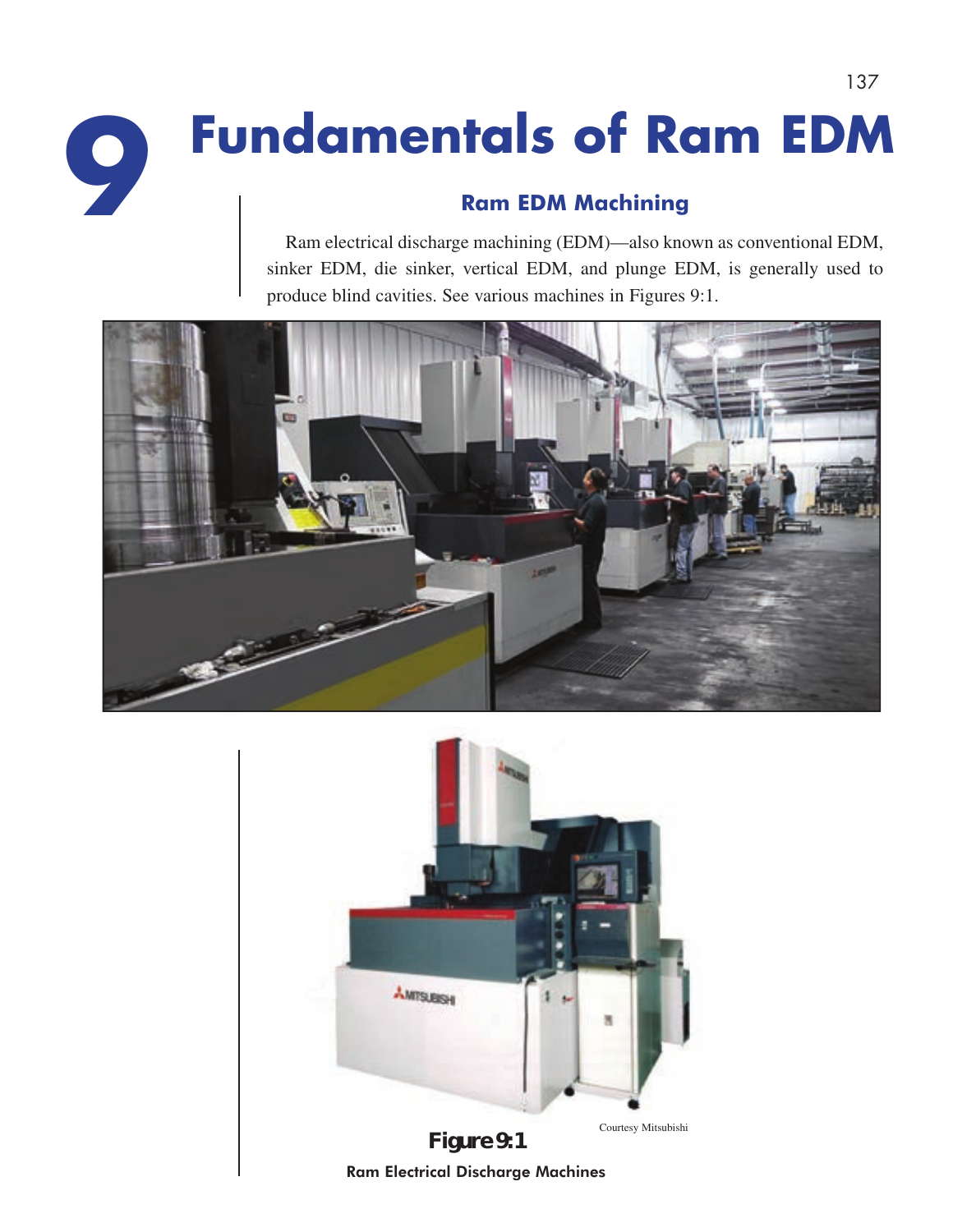When a blind cavity is required, a formed electrode is machined to the desired shape. Then, by means of electrical current, the formed electrode that is surrounded by dielectric oil reproduces its shape in the workpiece. See Figure 9:2.



**Figure 9:2**  Ram EDM process uses a formed electrode to remove material.

# **Ram EDM Beginnings**

Lightning is a form of electrical discharge machining. Its effect can be seen when it strikes the earth. Also, when a screwdriver shorts between a car body and battery, one witnesses how electricity can remove metal.

In 1889, Benjamin Chew Tilghman, of Philadelphia, PA, received a U.S. patent (patent No. 416,873) entitled, "Cutting Metal By Electricity." This is a portion of the patent:

My object is to provide a method by which metal objects can not only be severed, but also planed, turned, or shaped in any ordinary way; and I avoid as far as possible heating the metal under treatment except at the point where the cutting action is taking place. This I accomplish by concentrating the electric current upon a path or continuous series of small spots or points adjoining each other, and successively brought under the influence of the current, so that the metal is always heated to the desired degree at the point where it is being operated upon and not elsewhere.

Although Tilghman had developed the concept of electrical discharge machining, spark erosion devices between World War I and World War II were used primarily to remove broken drills and taps. These early machines were very inefficient and difficult to use.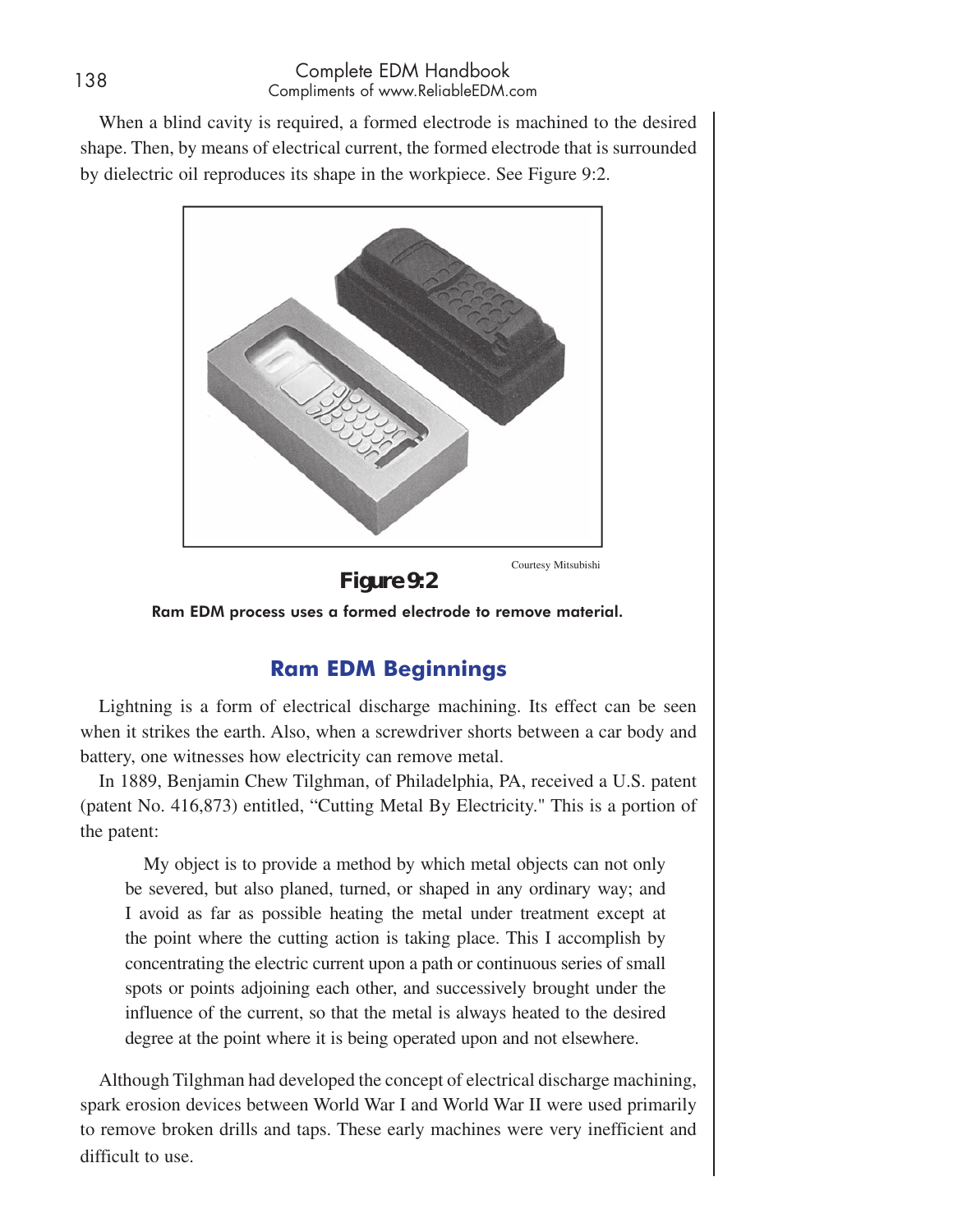Then, two Russian scientists, Boris R. and Natalie I. Lazarenko (husband and wife) made two important improvements. First, they developed the R-C relaxation circuit which provided a consistent pulse control. Second, they developed a servo control unit which maintained a consistent gap allowing efficient electrical discharges.

These two developments made ram EDM a more dependable means of machining. However, the process still had its limitations. For instance, the vacuum tubes used for the direct current circuit could not carry enough current or allow quick switches between "on" and "off" times.

Current and switching problems faded with the introduction of the transistor. Better accuracy and finishes resulted because the solid state device permitted the use of the proper current and switching for "on" and "off."

Today's ram EDM machines have enhanced servo systems, CNC-controls with fuzzy logic, automatic tool changers (Figure 9:3), and capabilities of simultaneous six-axes machining. Ram EDM, along with wire EDM, has revolutionized machining.



Courtesy Agie

**Figure 9:3** A CNC Ram EDM with Tool Changer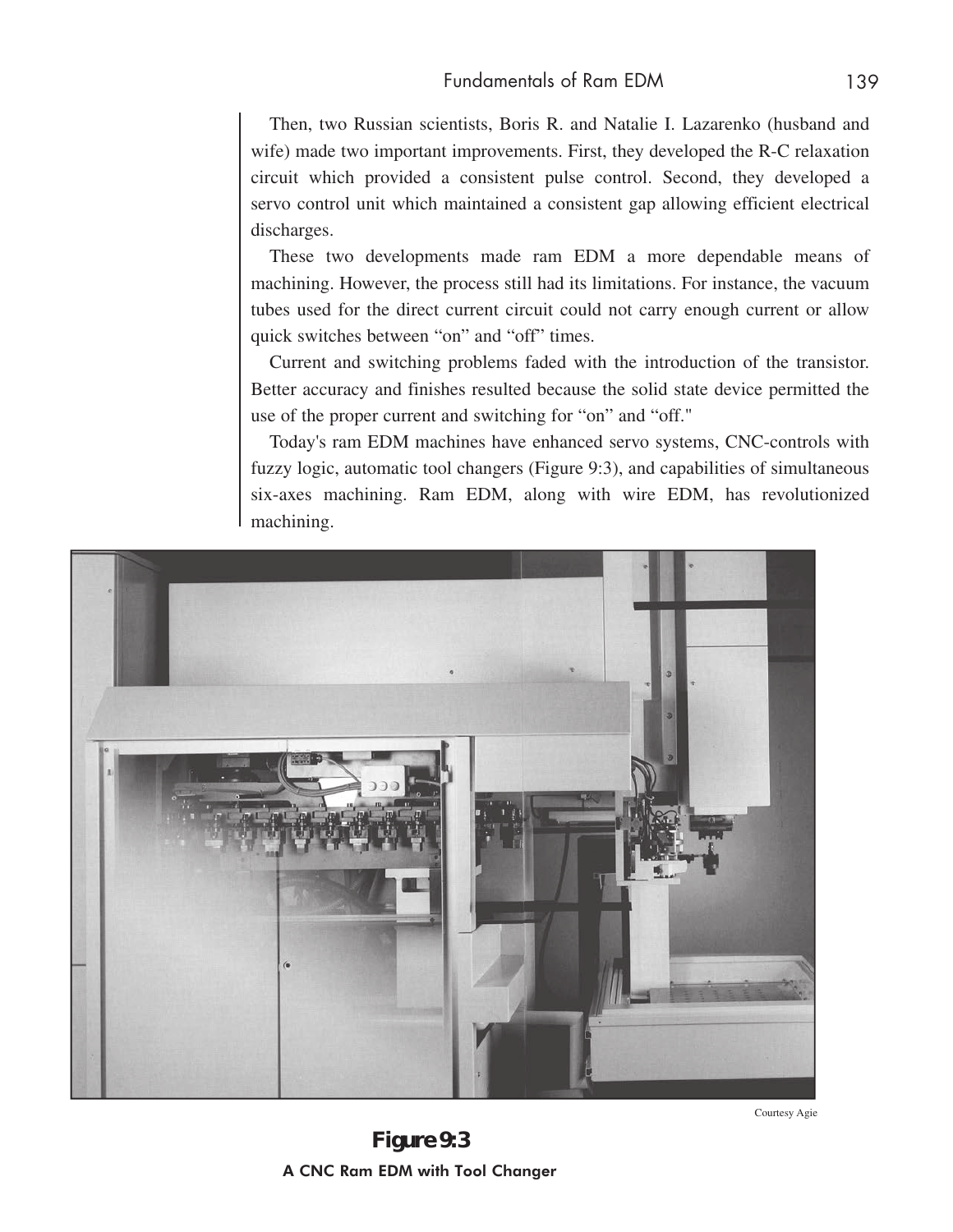### **How Ram EDM Works**

Ram EDM uses spark erosion to remove metal. Its power supply generates electrical impulses between the workpiece and the electrode. A small gap between the electrode and the workpiece allows a flow of dielectric oil. When sufficient voltage is applied, the dielectric oil ionizes and controlled sparks melt and vaporize the workpiece.

The pressurized dielectric oil cools the vaporized metal and removes the eroded material from the gap. A filter system cleans the suspended particles from the dielectric oil. The oil goes through a chiller to remove the generated heat from the spark erosion process. This chiller keeps the oil at a constant temperature which aids in machining accuracy. See Figure 9:4

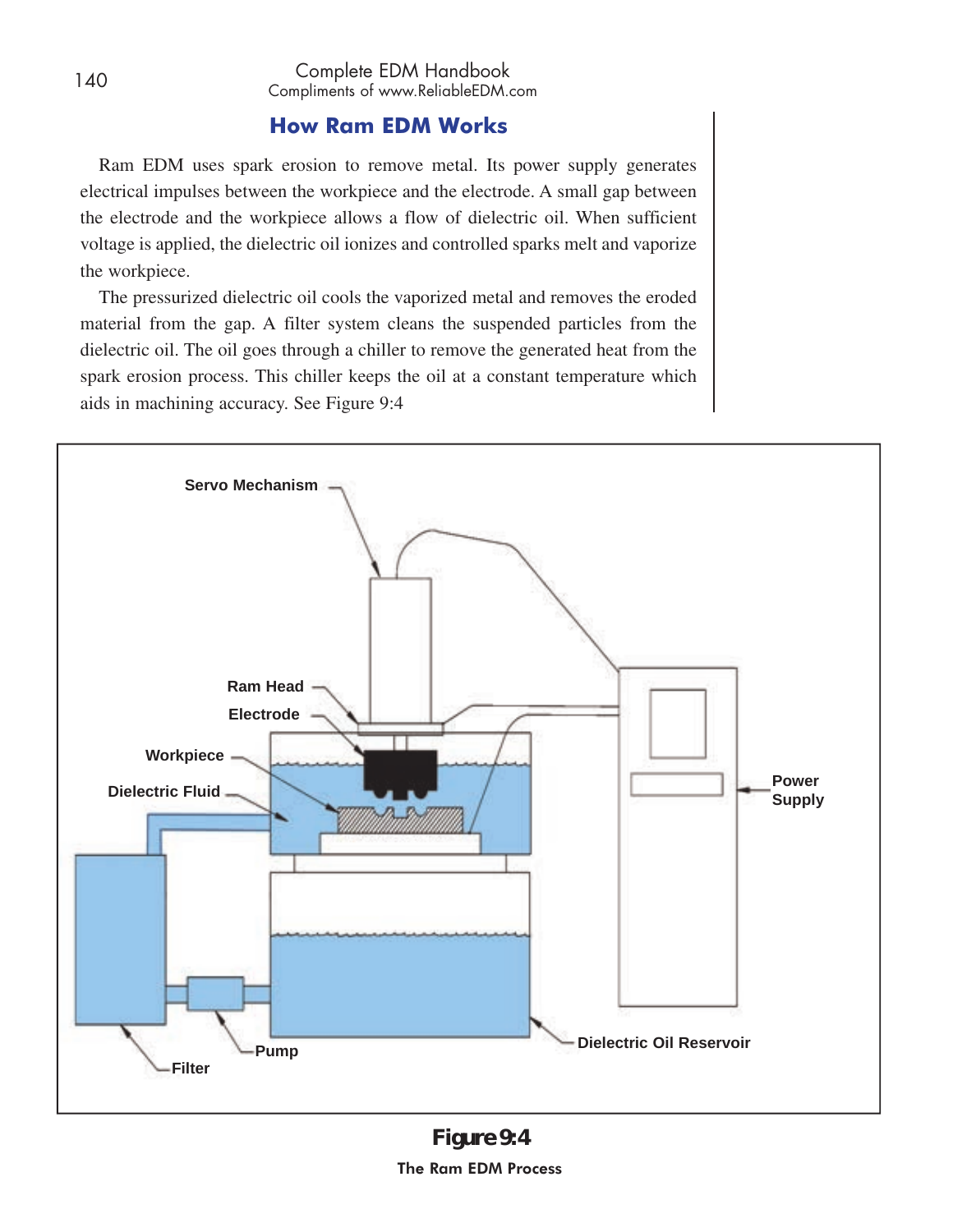Ram EDM, like wire EDM, is a spark erosion process. However, ram EDM produces the sparks along the surface of a formed electrode, as in Figure 9:5.



**Figure 9:5**

Spark Erosion Across the Formed Electrode

A servo mechanism maintains the gap between the electrode and the workpiece. The servo system prevents the electrode from touching the workpiece. If the electrode were to touch the workpiece, it would create a short circuit and no cutting would occur.

#### **The Step-by-Step Ram EDM Process**

The power supply provides electric current to the electrode and the workpiece. (A positive or negative charge is applied depending upon the desired cutting conditions.) The gap between the electrode and the workpiece is surrounded with dielectric oil. The oil acts as an insulator which allows sufficient current to develop. See Figure 9:6.



**Figure 9:6** Power Supply Provides Volts and Amps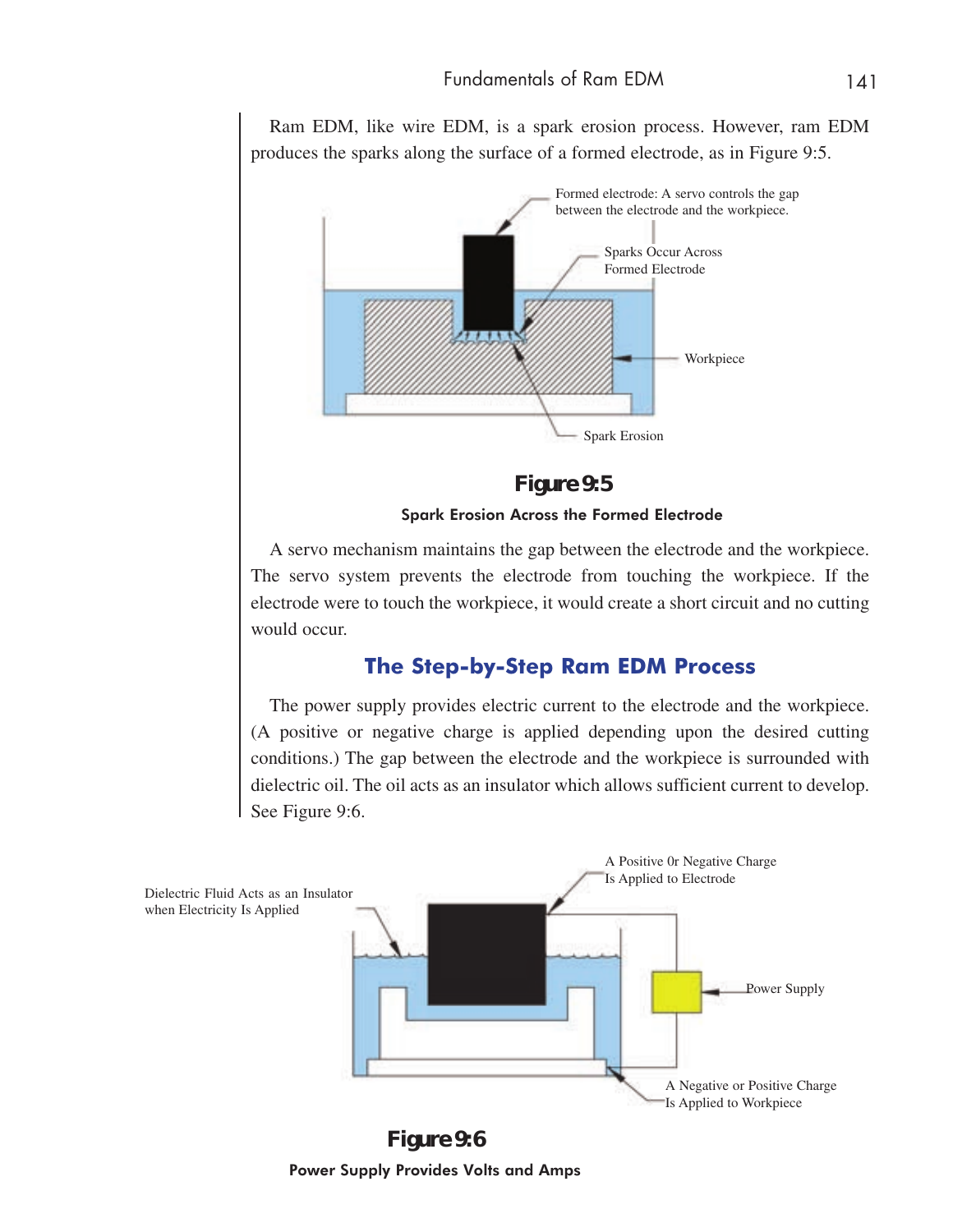#### <sup>142</sup> Complete EDM Handbook Compliments of www.ReliableEDM.com

Once sufficient electricity is applied to the electrode and the workpiece, the insulating properties of the dielectric oil break down, as shown in Figure 9:7. A plasma zone is quickly formed which reaches temperatures up to 14,500° to  $22,000^{\circ}$  F (8,000° to 12,000° C). The heat causes the fluid to ionize and allows sparks of sufficient intensity to melt and vaporize the material. This takes place during the controlled "on time" phase of the power supply.





During the "off times," the dielectric oil cools the vaporized material while the pressurized oil removes the EDM chips, as shown in Figure 9:8. The amount of electricity during the "on time" determines the depth of the workpiece erosion.



**Figure 9:8** Pressurized Dielectric Oil Removes the EDM Chips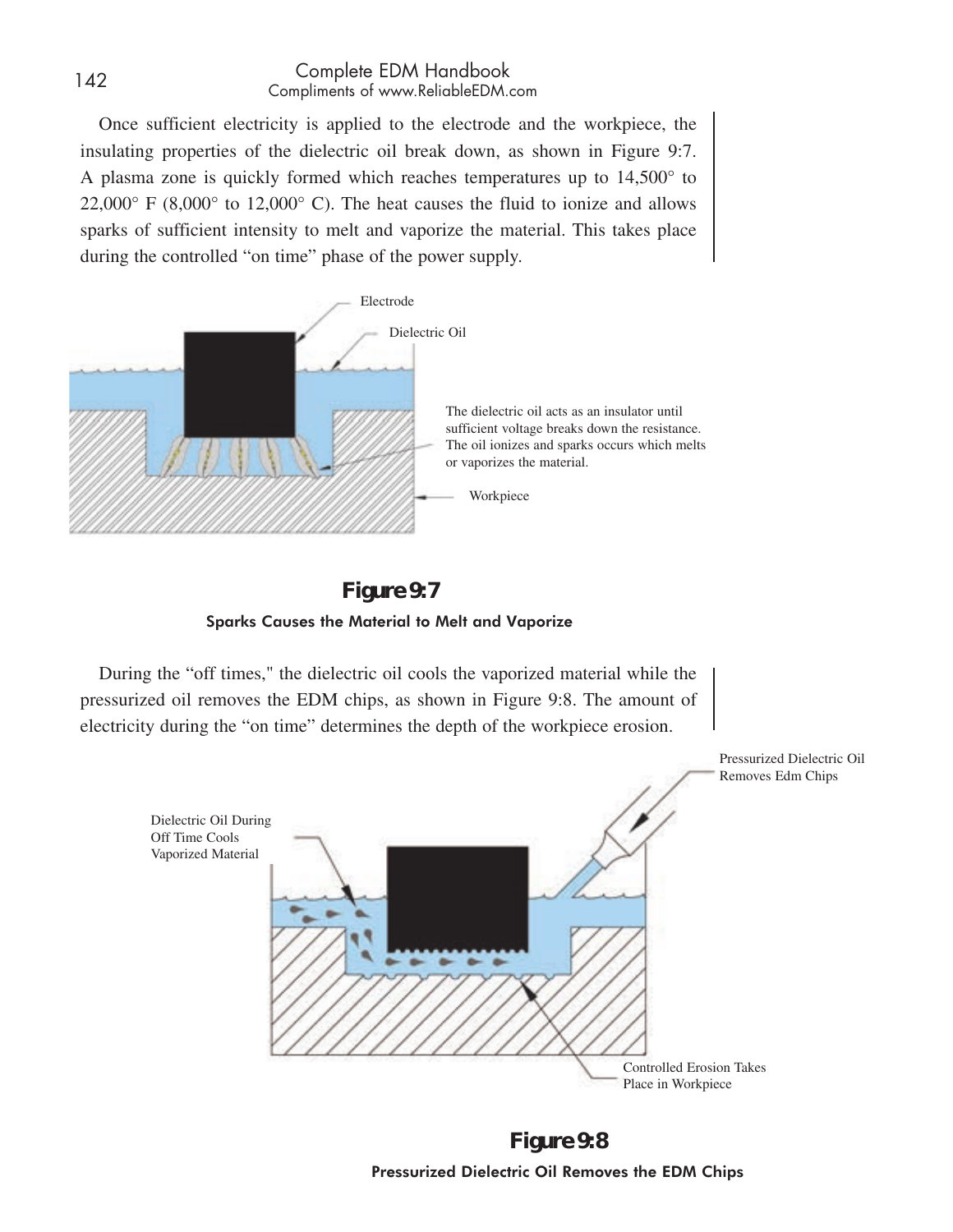#### **Polarity**

Polarity refers to the direction of the current flow in relation to the electrode. The polarity can be either positive or negative. (Polarity changes are not used in wire EDM.)

Changing the polarity can have dramatic effects when ram EDMing. Generally, electrodes with positive polarity wear better, while electrodes with negative polarity cut faster. However, some metals do not respond this way. Carbide, titanium, and copper are generally cut with negative polarity.

#### **No-Wear**

An electrode that wears less than  $1\%$  is considered to be in the no-wear cycle. No-wear is achieved when the graphite electrode is in positive polarity and "on times" are long and "off times" are short. During the time of no-wear, the electrode will appear silvery, showing that the workpiece is actually plating the electrode. During the no-wear cycle, there is a danger that nodules will grow on the electrode, thereby changing its shape.

# **Fuzzy Logic**

Some ram machines come equipped with fuzzy logic. Unlike bilevel logic, which recognizes a statement as either true or false, fuzzy logic allows a statement to be partially true or false. Fuzzy logic allows machines to think and react quickly to various machining conditions. These machines can lower or increase power settings to obtain the optimum combination of speed, precision, and finish. Fuzzy logic machines constantly monitor the cut and change power settings to maximize efficiency.

### **Fumes from Ram EDM**

Fumes are emitted during the EDM process; therefore, a proper ventilation system should be installed. Boron carbide, titanium boride, and beryllium are three metals that give off toxic fumes when being EDMed; these metals need to be especially well-vented.

### **Danger from Explosion**

One must be careful that the electrode is fully submersed in oil. If the electrode is not fully submersed, or sufficiently submersed in oil, the sparks jumping from the electrode to the workpiece can result in a fire that can severely damage the machine and even cause an explosion. An incident happened where an employee removed a suppressor nozzle from a fire extinguisher. The oil ignited, and the fire extinguisher went off. But without the suppressor, the force of the fire extinguisher caused the hot oil to explode. The explosion was so great that it tore off part of the roof.